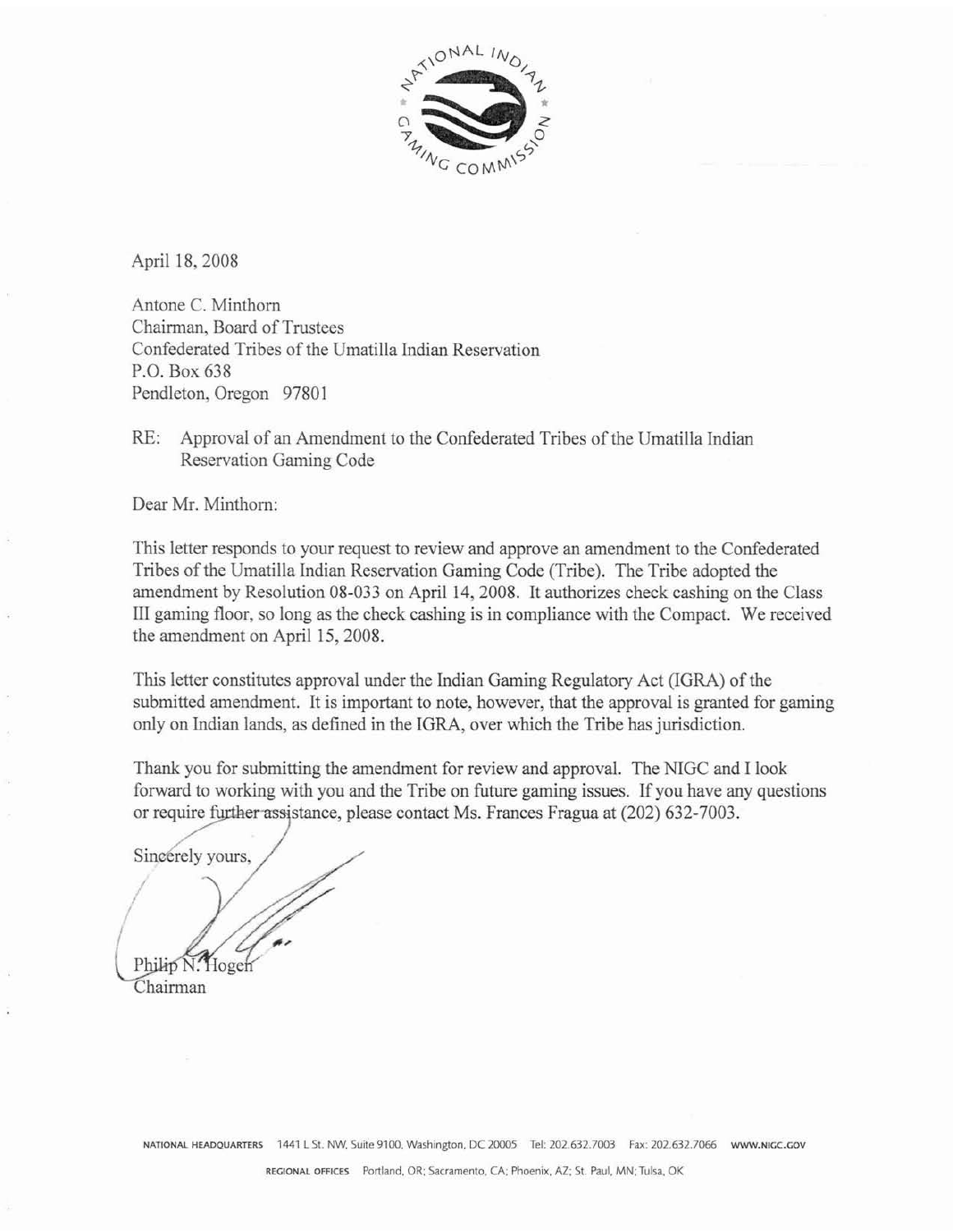#### **Exhibit** 3

### SOLUTION: **08-033 TOPIC: Gaming Code Amendment Department: Dept. of Jestice Page 1 of 3**

### **CERTIFICATE**

**The undersigned, Antone C. Minthorn md N.** Kathryn **Brigham, hereby certify** that **they are the Chairman and Secretary, respectively, of the Board of Trustees of the Confederated Tribes of the**  Umatilla Indian Reservation, and at a regular meeting of said Board at the Board Room of the Tribal office **building, Mission, Oregon, on the 14' day of April, 2008, a quorum of** said **Board was present and the following ResoIution** was **regularly moved, secoadd, and adopted by a vote of 4** for, **0** *against,* **and** 0 **abstaining.** 

### **RESOLUTION**

- **WHEREAS,** the Board of Trustees is the governing body of the Confederated Tribes of the Umatilla Indian Reservation (Confederated Tribes) by the authority of Article VI, Section 1 of the Constitution and Bylaws of the Confederated Tribes, adopted on **November 4,1949 and approved on December 7,1949, as** amended, **AND**
- WHEREAS, **pummt to Article VX, Section I(d) ofthe Confedmted Tnis' Constitdon, the**  Board of Trustees has the authority "to promulgate and enforce statutes governing **the conduct** of all **petsons** and **activities within** the **boundaries of the Umatilla Indian** Resewation, **providing for** *the* **procedure of the Board of Trustees, and cmying out** *my* **powers herein conferred upon the Board of Trustees"; AND**
- **WHEREAS, the** Board **of Trustees enacted the Gaming Code in** Resolution No, **94-34 (February** *25* **f 994), and has amended that cude several times, most recently in**  Resolution No. 04-046 (July 12, 2004), which amendment was approved by the **National Indian Gaming Commission on September 28, 2004; AND**
- **WEEREAS, in Resolution No. 94-47** (November **5, 1993) the Board approved the original Tribal-State Compact for Class Ill Gaming between the Confederated Tribes and the** *State* **of Oregon;** that **compact was subsequently amended** seven **times, and was ultimateIy replaced with an Amended and Restated Tribd-State Compact approved in Board Resolution No. 99-92 (December I, 1999, which compact was subsequently amended by Resolution No. 06-089 (September 18, 2006) (Compact Amendment** I) **and by Resolution No, 07** - **<sup>112</sup>(November 5, 2007) (Compact Amendment** II); **AND**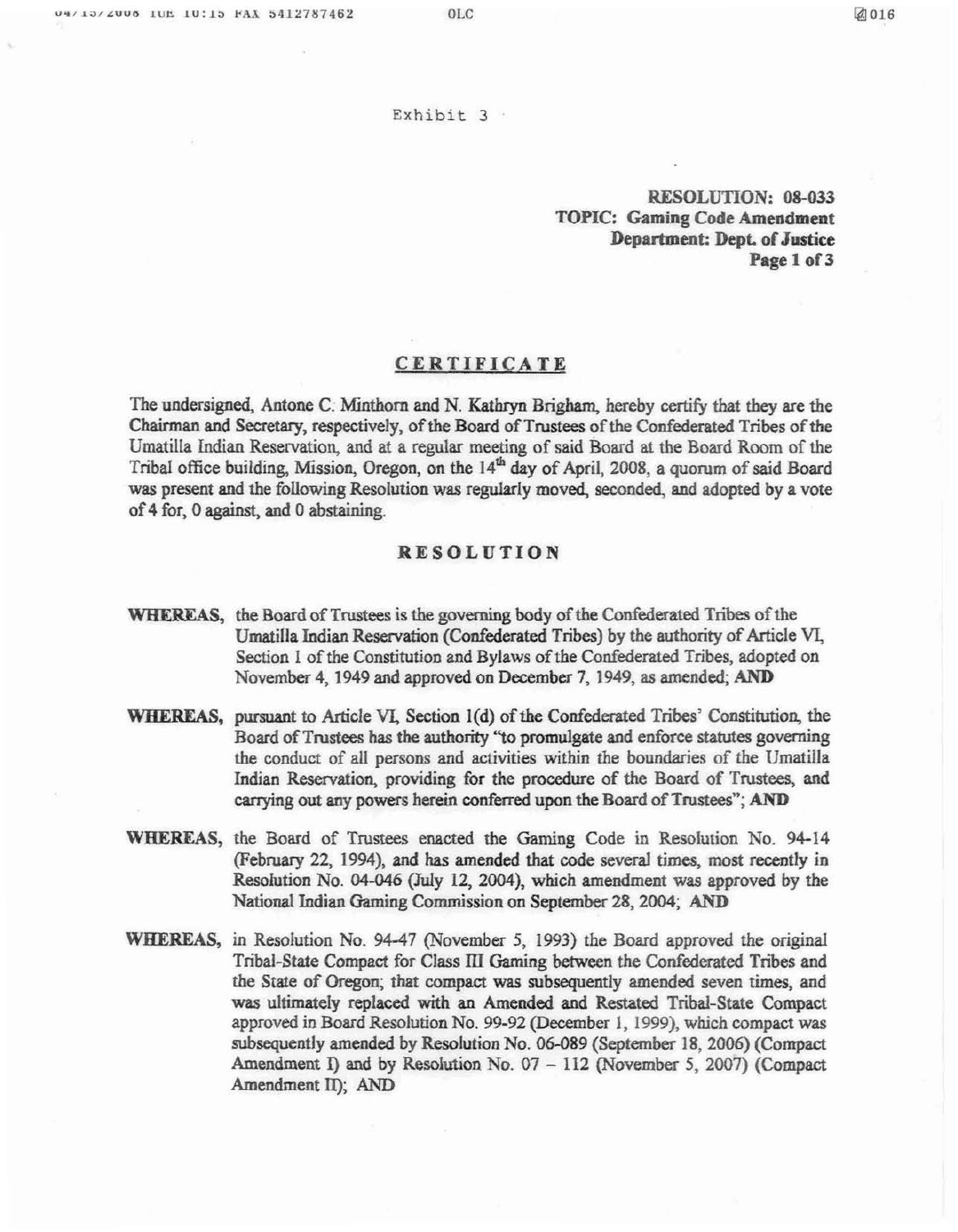# **RESOLUTION: 08-033 TOPIC: Gaming Code Amendment Department: Dept of Justice Page 2 of 3**

- **WEEREAS, Compact Amendment II** was **submitted to and approved by** the Secretary **of Interior as required by** federal **law, AND**
- **WEEREAS, Compact Amendment II authorizeg amang other things, the cashing of checks in the Class JII gaming area, including the cage, subject to certain conditions; AND**
- **WHEREAS,** section 4.07 of the Tribal Gaming Code prohibits the cashing of checks in the **Class III gaming area, which language was consistent with the Tribal-State Gaming Compact at the time the Code** was **enacted; AND**
- **WEEREAS, Wildhorse** Resort **and Casino desires to cash checks at the cage serving the Class Di gaming ffoor as permitted** under **Compact Amendment JI;**
- **WHERIEAS, the Board of Trustees conducted a worksession on October 3 1,2007 regarding Compact Amendment II at which time** the **Board discussd the issues connected with and the reasons for the authorization** to **permit Wildhorse to cash checks in the cage serving the Class III Gaming Floor; NOW, THEREFORE, BE IT**
- **RESOLVED, that the Board of Trustees does hereby rescind the current section 4.07 of the Tribal Gaming Code and replaces it with the following:**

**SECTION 4.07. PROHIBITION ON EXTENSION OF CREDIT; CHECK CASHING.** 

All gaming conducted pursuant to this Code shall be conducted on a cash basis. The Tribal **Gaming Operation may cash checks on the Class TIl gaming floor so long as such check cashing is done in** compliance with **the Compact. Nothing in this Code** shall **restrict the Tribal Gaming Operation from cashing checks in any area where Class TI gaming is conducted** or **in non-gaming areas ofthe Gaming Facility.** 

# ; AND BE IT FINALLY

**RESOLVED,** that the **Board of Tmsrees hereby directs its Chairman to submit the Amendment to** *the* **Tribal Gaming Code adopted in this Resobion to the National Indian**  Gaming Commission for approval as required by federal law;

*AND,* **that mid Resolution has** not **been modified mended or repealed aad is stiIZ in fulI** force **and effect.**